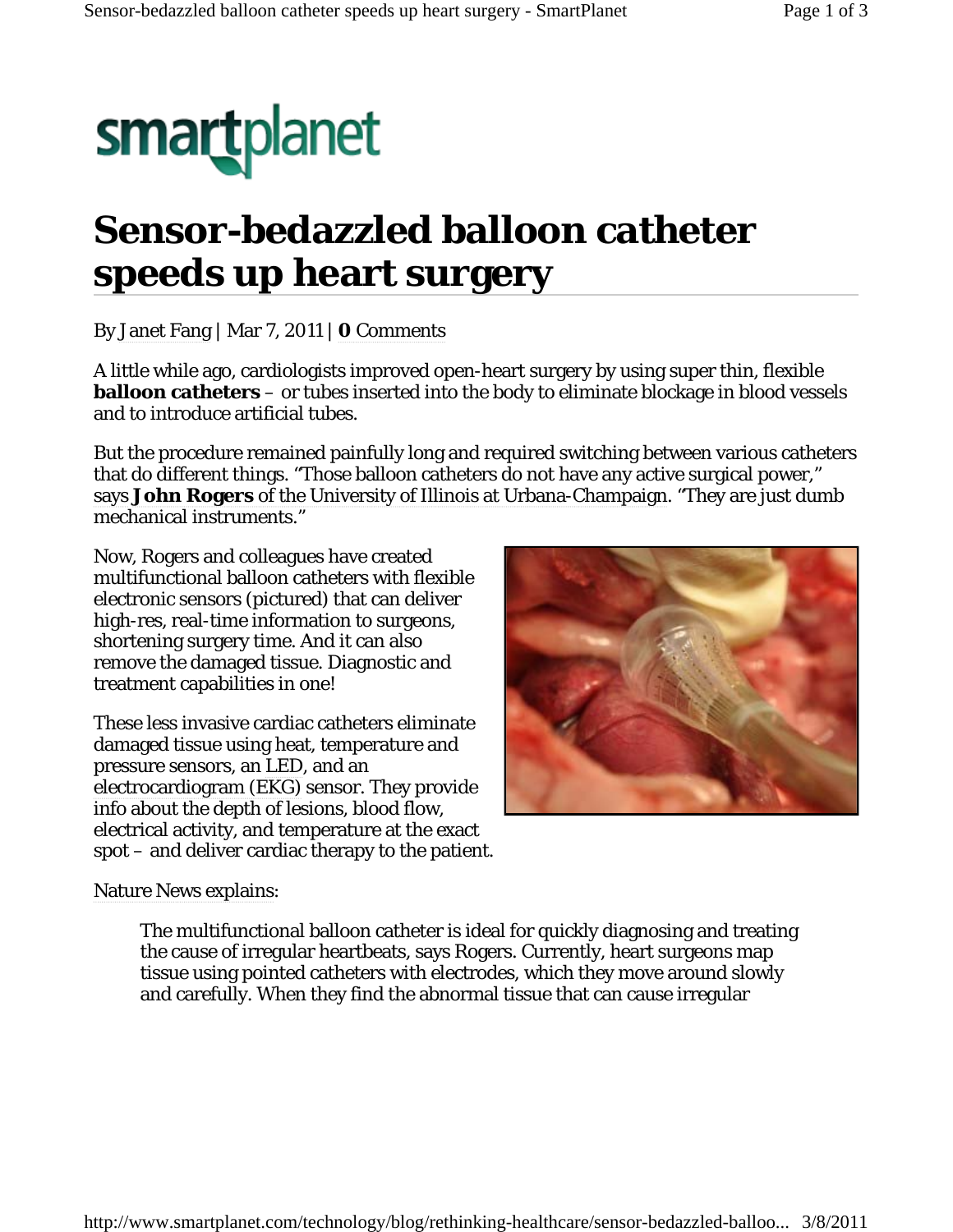heartbeats, they must insert a separate pointed catheter to remove it. "Most deaths during these procedures arise because of the time this takes," says Rogers.

It's difficult to create surgical tools that combine brittle, silicon computer chips and sensors in a material that's compatible with the soft surfaces of internal organs.

So, for these particular rat heart surgeries, the researchers outfitted balloon catheters with stretchy, connected networks of electrodes and sensors (pictured). The trick was to make the silicon components **a thousand times as thin as usual**. These were connected with serpentine-shaped wires that buckle and change shape as the balloon inflates, rather than fracturing [Nature News].

"You can make an integrated device that can stretch by up to **300%**, from flat to spherical, completely reversibly," says Rogers. The stretchiness is important because all the necessary medical devices are on a section of the catheter that's thinner than the rest (since



it's sunken in). There, the sensitive devices are protected during the catheter's trip through the body to the heart. Once the catheter reaches its destination, the tube is inflated, and the thinner section expands, exposing the electronics to the heart.

"**We put everything on the soft surface of a rubber balloon and blow it up without any of the devices failing**," Rogers says. After the catheter is in place, the individual devices can perform their specific tasks when needed:

- pressure sensor determines the pressure on the heart
- EKG sensor monitors the heart's condition
- temperature sensor controls the temp, to not damage good tissue
- LED sheds light for imaging and also provides the energy for '**ablation therapy**,' which eliminates bad tissue by creating lesions in the heart, controlling problems like arrhythmia.

This catheter could also be used in the bladder to monitor stretch and flow or in the lungs to monitor the risk of an asthma attack, according to study coauthor Brian Litt of the University of Pennsylvania. The researchers have started to create real-time maps of electrical activity in the brain during epileptic seizures.

So far, it's only been used in anesthetized animals, but human trials with a simplified version could begin as early as this year.

The study was published in *Nature Materials* on Sunday.

*Top image by Kevin Dowling, bottom image by Dae-Hyeong Kim*

Start your day smarter with our daily e-mail newsletter. It's your cheat sheet for good ideas. Get it.

Like Sign Up to see what your friends like.